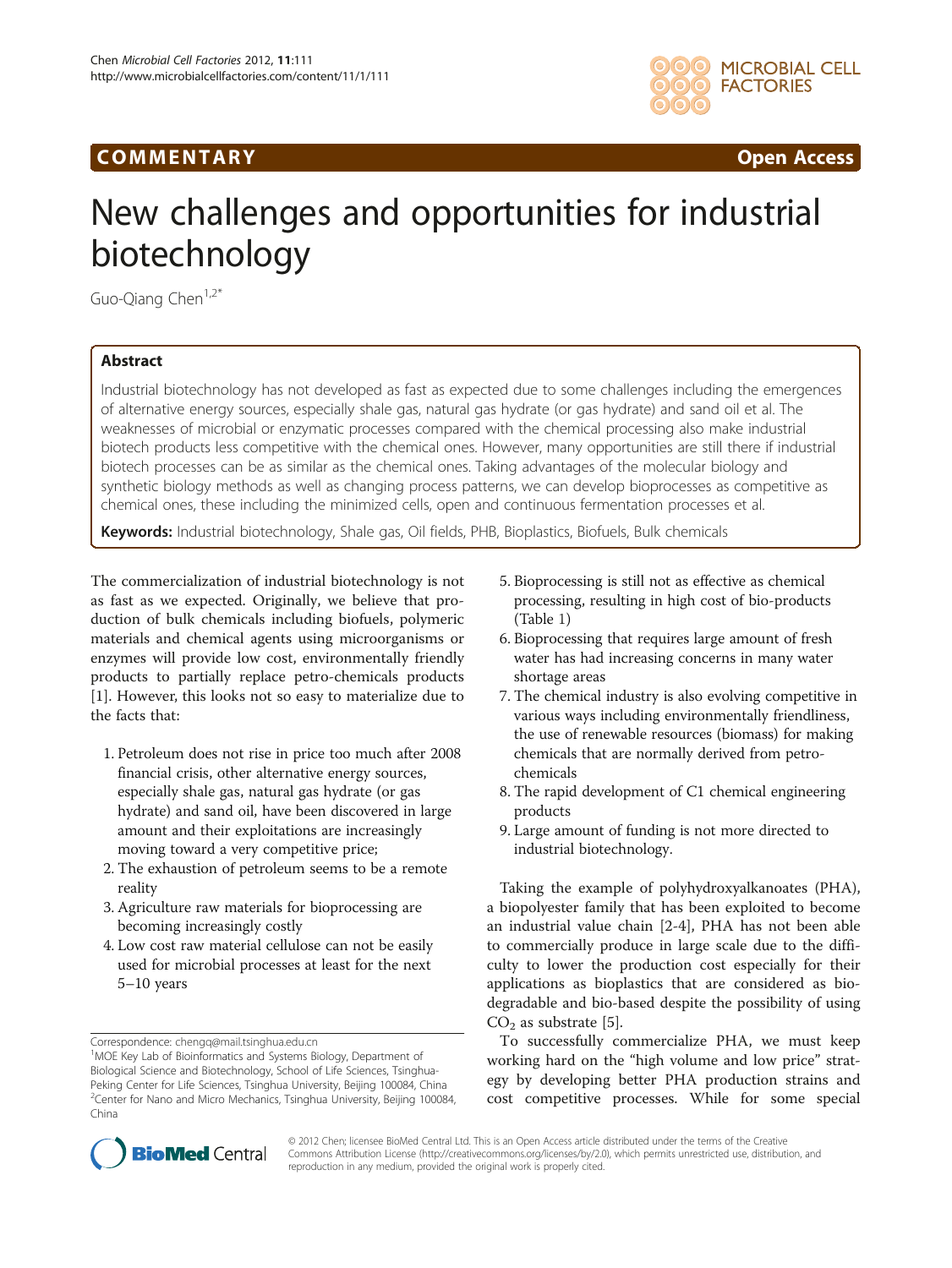| <b>Items</b>                         | Industrial biotechnology                                                | <b>Chemical technology</b>                      |
|--------------------------------------|-------------------------------------------------------------------------|-------------------------------------------------|
| Reaction Time                        | Slow: production takes days                                             | Fast: production takes hours                    |
| Substrates                           | Agricultural products                                                   | Petroleum or its derivatives                    |
| Conversion of substrates to products | Low: e.g. PHB/glucose $\approx$ 33 wt% PHA/fatty acids $\approx$ 60 wt% | High: e.g. Polyethylene/ethylene $\approx$ 100% |
| <b>Medium</b>                        | Water                                                                   | Mostly organic solvents                         |
| Consumption of water                 | A lot                                                                   | Less                                            |
| Reaction conditions                  | 30-40°C, normal pressure                                                | Generally >100°C, High Pressures                |
| Product concentration                | Low: Several mg to 100 g/L                                              | Very high                                       |
| Product recovery cost                | Very high                                                               | Low to medium                                   |
| Processing                           | Normally discontinuous one                                              | Can be continuous                               |
| Sterilization                        | Necessary                                                               | No need                                         |
| Production facility cost             | Very high                                                               | Low to high (explosive proof)                   |
| Waste water                          | Not toxic, easier to treat                                              | Generally toxic, difficult to treat             |

<span id="page-1-0"></span>Table 1 Comparison of industrial biotechnology and chemical technology

applications, "low volumes and high price" can be applied, such as products to be used for biomedical purposes, specialty polymers [\[6,7\]](#page-2-0), chiral monomers, drug development and special applications et al. [[8,9\]](#page-2-0). And this is generally true in order to survive this competitive environment for industrial biotechnology, it must be competitive with the chemical industry. Let's see what we can do to make this happen. In addition, it is also important to be able to develop processes that combined the advantages of chemical industry to supplement the weaknesses of industrial biotechnology (Table 1).

The newly emerging synthetic biology approaches may offer some clues for developing competitive technology for industrial biotechnology to produce "high volume and low price" products (Table 2). At the same time, bio-processing should try to become as similar as the chemical industry, including the need to develop continuous and open fermentation processes for e.g. making biofuels and PHA bioplastics [\[10](#page-2-0)-[12\]](#page-2-0). Also, from now and toward a distant future, foods are still important for feeding the world population, the development of bioprocesses based on kitchen waste or activated sludge as substrates may also be an important option for a competitive industrial biotechnology (Table 2).

Combination of bio- and chemical processes can offer a lot of advantages including bio-based  $(CO<sub>2</sub>$  reduction) and fast reaction. Typical example includes the bioproduction of lactic acid from anaerobic fermentation

Table 2 Problems to be solved for making industrial biotechnology competitive to chemical technology

| Problems                                   | Weakness of Industrial biotechnology                                                    | <b>Possible solutions</b>                                                       |
|--------------------------------------------|-----------------------------------------------------------------------------------------|---------------------------------------------------------------------------------|
| Microorganisms grow too slow               | Slow: production takes days                                                             | Minimizing the microbial cells                                                  |
| Microbes can not use mixed substrates      | Agricultural products are mostly mixed<br>substrates                                    | Assembling pathways that can metabolize<br>mixed substrates                     |
| Low conversion of substrates to products   | Cell metabolism turn substrates into<br>CO <sub>2</sub> , H <sub>2</sub> O & byproducts | Removing unnecessary pathways consuming<br>substrates                           |
| High Consumption on fresh H <sub>2</sub> O | Fresh H <sub>2</sub> O as medium et al.                                                 | Utilization of sea water for cell growth                                        |
| Microbial cells grow to very low density   | Product concentration low: Several<br>mg to 100 g/L                                     | Minimizing oxygen demand for aerobic cells &<br>reducing Quorum sensing effects |
| Discontinuous processing                   | Contamination concerns                                                                  | Developing continuous process                                                   |
| Sterilization costs high                   | High pressed steam                                                                      | Contamination resisting strains grown in<br>open systems                        |
| High energy demand for intensive aeration  | Aerobic microorganisms need a lot of<br>oxygen for growth                               | Developing anaerobic bioprocesses                                               |
| Difficulty to control the bio-processes    | Complicated cellular metabolisms                                                        | Artificial cells that contain only necessary<br>metabolic pathways              |
| One product by one microbial organism      | Different organism has different strength.                                              | Development of a platform organism for<br>many products                         |
| Organisms consume food related products    | Food for Fuels (Chemicals)                                                              | Kitchen wastes or activated sludge as substrates                                |
| Production facility costly                 | Costly materials and sensors                                                            | The use of carbon steel facilities et al.                                       |